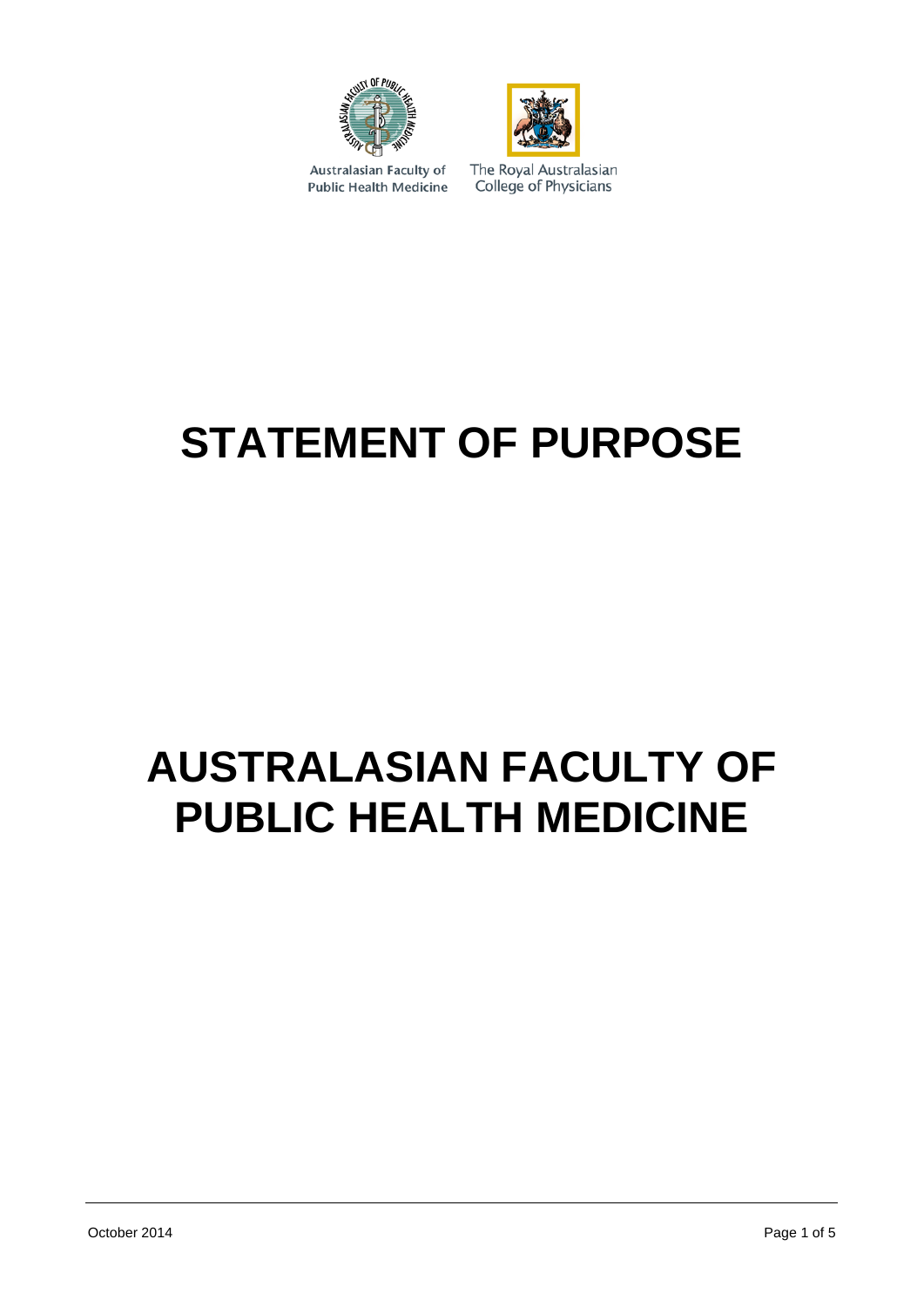



Australasian Faculty of<br>Public Health Medicine

The Royal Australasian<br>College of Physicians

## **CONTENTS**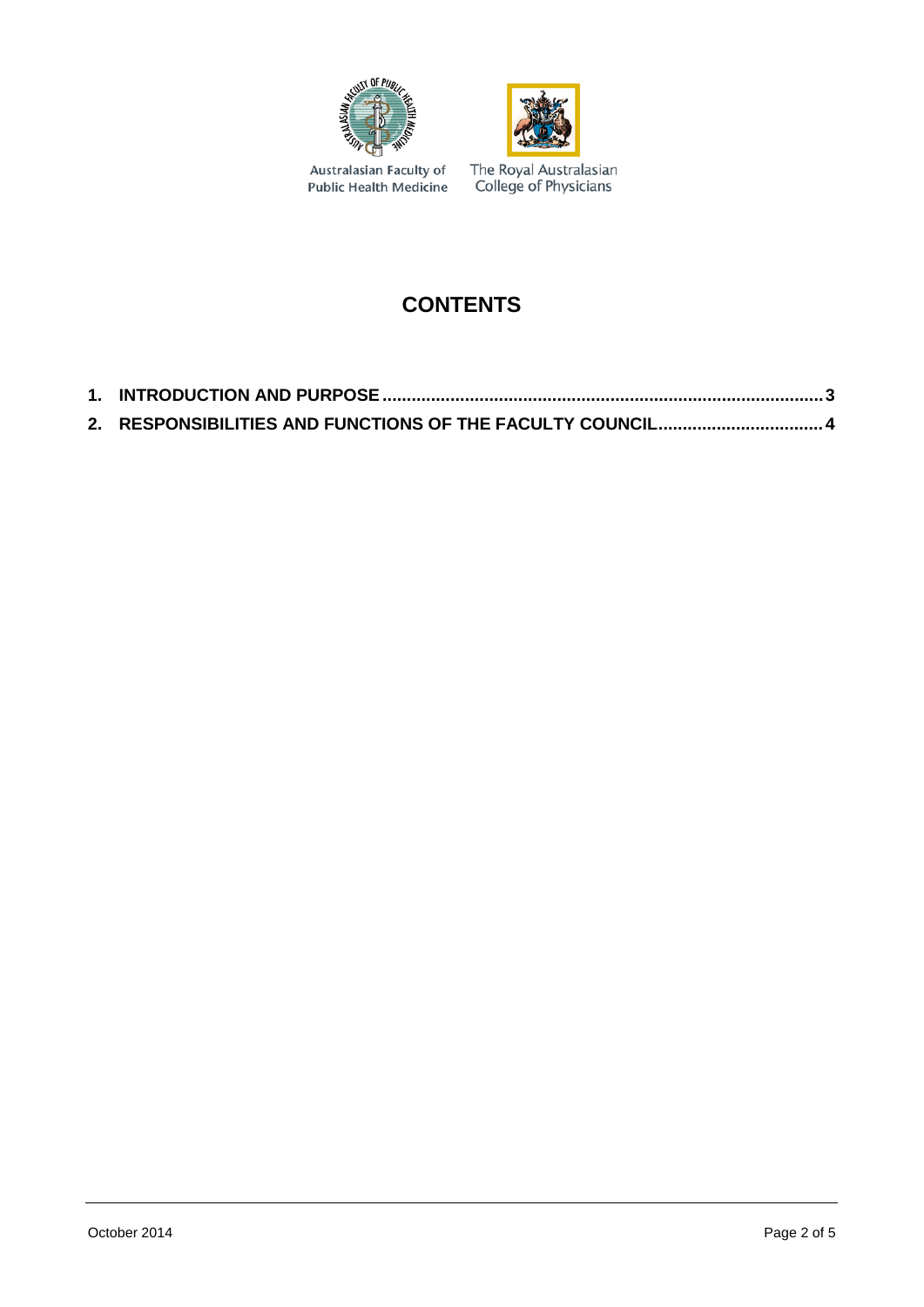



The Royal Australasian College of Physicians **Public Health Medicine** 

### <span id="page-2-0"></span>**1. INTRODUCTION AND PURPOSE**

**1.1** Public Health Medicine is the area of specialist medical practice concerned primarily with the health and care of populations.

The Faculty seeks excellence in public health medicine, education and practice to achieve the highest levels of health for the populations of Australia and New Zealand. The Faculty does this through the training and continuing professional development of public health physicians, the promotion of public debate on matters of public health and the encouragement of public health research.

- **1.2** The Faculty is committed to improving the health of the populations of Australia and New Zealand by:
	- a) pursuing health equity for the populations of Australia and New Zealand.
	- b) facilitating continuous improvement in the training, assessment and continuing professional development of public health medicine practitioners in Australia and New Zealand.
	- c) collaborating with other public health practitioners and clinicians to influence the determinants of health.
	- d) collaborating with other public health practitioners and clinicians to further the knowledge of public health.
	- e) promoting the study of, research into, and evidence-based policy and practice or all matters related to public health.
	- f) being an authoritative source of advice in matters of education and public interest in relation to all aspects of public health, and to advocate in relation to these matters.
	- g) working collegially to promote and enhance the wellbeing of the Faculty's Fellows and Trainees
	- h) working in partnership with Aboriginal and Torres Strait Islander people and Māori to address their health needs.
- **1.3** The Faculty recognises the unique position of the Aboriginal and Torres Strait Islander people in Australia's, and Māori in New Zealand's, culture and history. The Faculty is committed to seeking equity in the partnership with the Aboriginal and Torres Strait Islander people of Australia and Māori of New Zealand in ways that recognise their distinctive cultural and legal rights and the different social and administrative contexts within which they live, including in New Zealand the specific guarantees of the Treaty of Waitangi, by way of: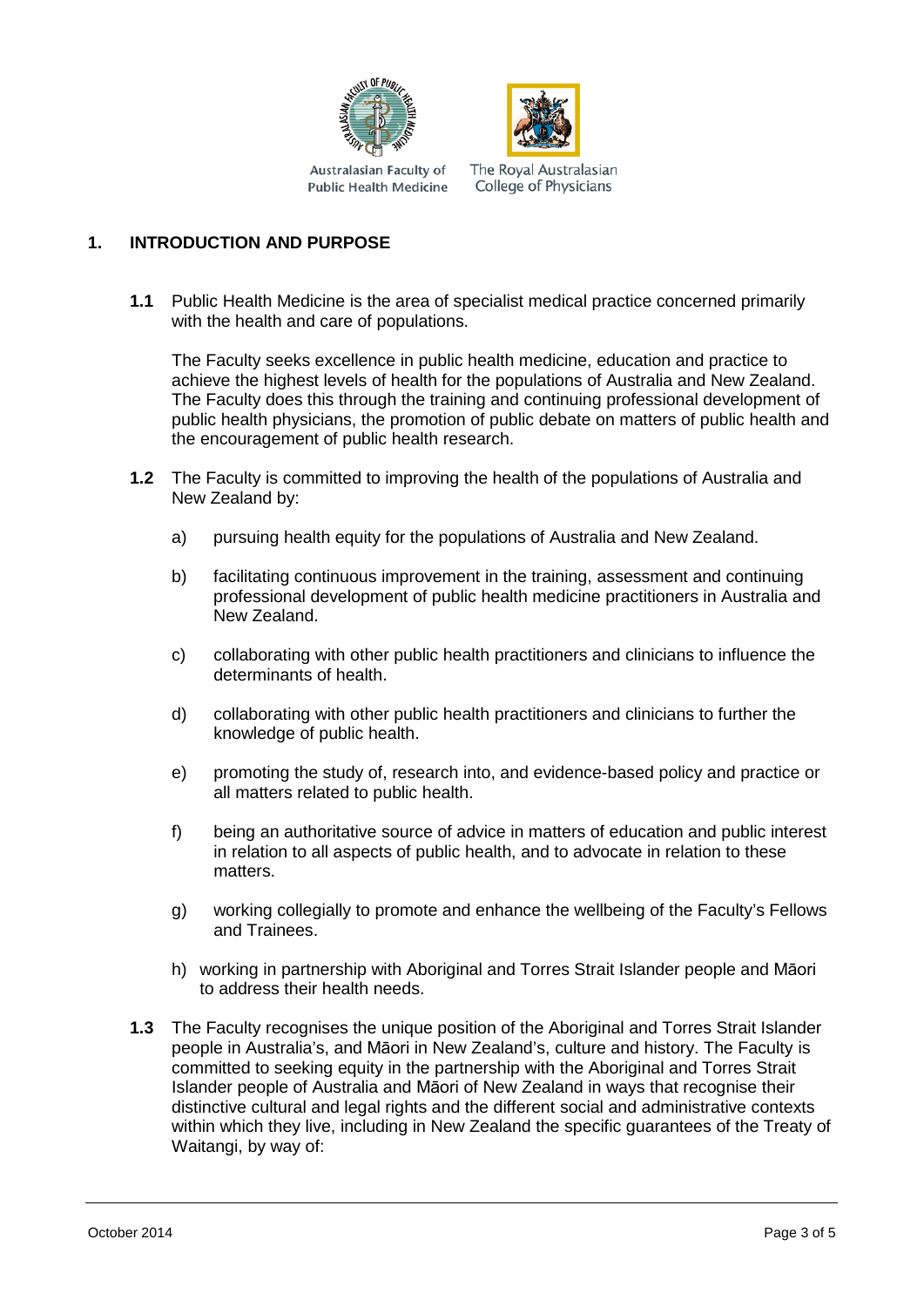



Australasian Faculty of **Public Health Medicine**  The Royal Australasian College of Physicians

- a) Encouraging and supporting Aboriginal and Torres Strait Islander and Māori leadership in public health
- b) promoting the study of, and advancement of knowledge in, Aboriginal and Torres Strait Islander and Māori health.
- b) promoting and encouraging high levels of cultural competence and ethical standards in relation to public health practice, teaching and research as it relates to Aboriginal and Torres Strait Islander people and Māori.
- c) working in collaboration with Aboriginal and Torres Strait Islander and Māori communities for the advancement and determination of public health research and best practices.
- d) working in collaboration with Aboriginal and Torres Strait Islander people and Māori to achieve public health action that effectively addresses inequalities and improves health outcomes.
- **1.4** In all these activities and at all times Fellows and Trainees of the Faculty will:
	- a) treat all people with dignity and respect; and
	- b) maintain ethical and evidence based practices and behaviours, and use transparent and fair processes.

#### <span id="page-3-0"></span>**2. RESPONSIBILITIES AND FUNCTIONS OF THE FACULTY COUNCIL**

- **2.1** The responsibilities and functions of the Council include:
	- a) To oversee and promote good governance practices within the Faculty consistent with, and in the spirit of, those practices approved by the Board of the College.
	- b) To promote the study of, and advancement of knowledge in, the field of public health medicine.
	- c) To promote and encourage high levels of skill and expertise and high ethical standards in the practice of public health medicine.
	- d) To promote public health medicine to medical undergraduates and to graduates contemplating entering the field of public health medicine.
	- e) To act as an authoritative body for the purpose of consultation in matters of education or public interest in the field of public health medicine.